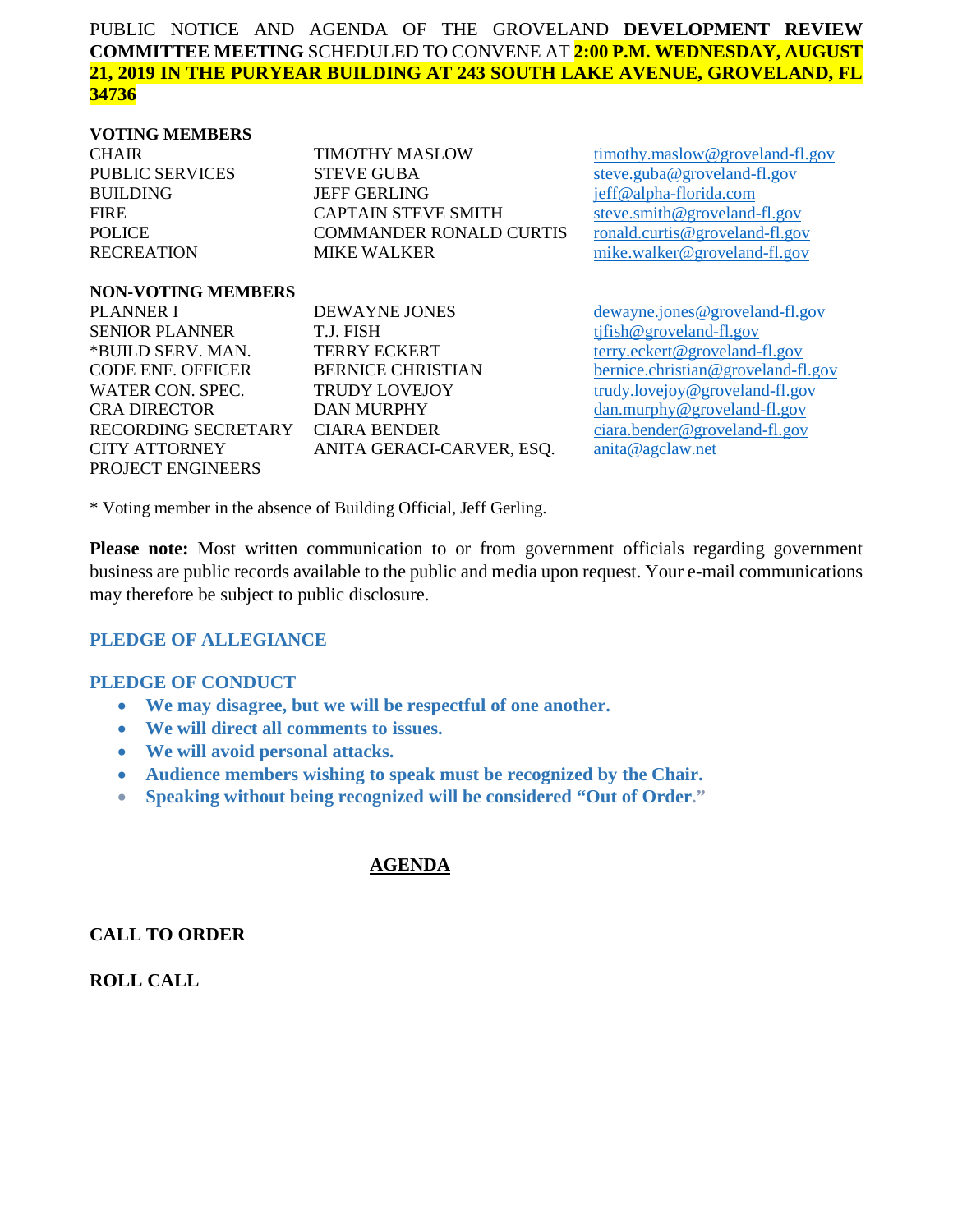## **2:00 p.m. – 4:00 p.m.**

## **1. Minutes from May 21, 2019, June 19, 2019, & July 17 DRC Meeting**

# **2. Recommendation on Application for Bennett Law Center Site Plan Application # 2019-30**

### *DISCUSSION*

A request for site plan approval of property owned by 302 W. Orange LLC, generally located on the south side of W. Orange St., west of Lake David Park. The project consists of a new proposed 8,400 sq. ft. office building and new parking lot on .49 +/- acres. The subject property has a future land use designation of Central Business District (CBD) and a zoning designation of General Commercial/Central Business District (C-2).

# **3. Recommendation on Application for Libby Landing PUD Amendment**

## **Application # 2019-29**

# *ACTION WITH CONDITIONS*

A request to amend PUD Ordinance 2017-09-31. The property is owned by Libby Landing LLC, generally located on south side of Libby No. 3 road, east of Trilogy. The project consists of 6.38 +/- acres for the future development of a 95,000 sq. ft. climate controlled storage building and a boat and RV storage yard, which will be constructed in 2 phases. The PUD Amendment will provide consistencies with the proposed site plan application submittal that is currently in the DRC review stage. The subject property has a future land use designation of Commercial and a zoning designation of PUD (Planned Unit Development).

# **4. Recommendation on Application for The Cape at Cherry Lake Construction Plans Application # 2018-02**

## *ACTION WITH CONDITIONS*

A request for construction plan approval of property owned by Cherry Lake Farms as Trustee under Agreement CLFTA1, generally located on the south side of Cherry Lake Road, west of Wilson Lake Parkway. The project consists of 19.70  $+/-$  acres for the future development 44 single family residential lots. The subject property has a future land use designation of Single Family Medium Density and a zoning designation of R-2 Low Density Residential District.

# **5. Recommendation on Application for The Vista at Cherry Lake Construction Plans Application # 2018-01**

## *ACTION WITH CONDITIONS*

A request for construction plan approval of property owned by Cherry Lake Farms as Trustee under Agreement CLFTA1, generally located on the south side of Cherry Lake Road, west of Wilson Lake Parkway. The project consists of 23.25 +/- acres for the future development 48